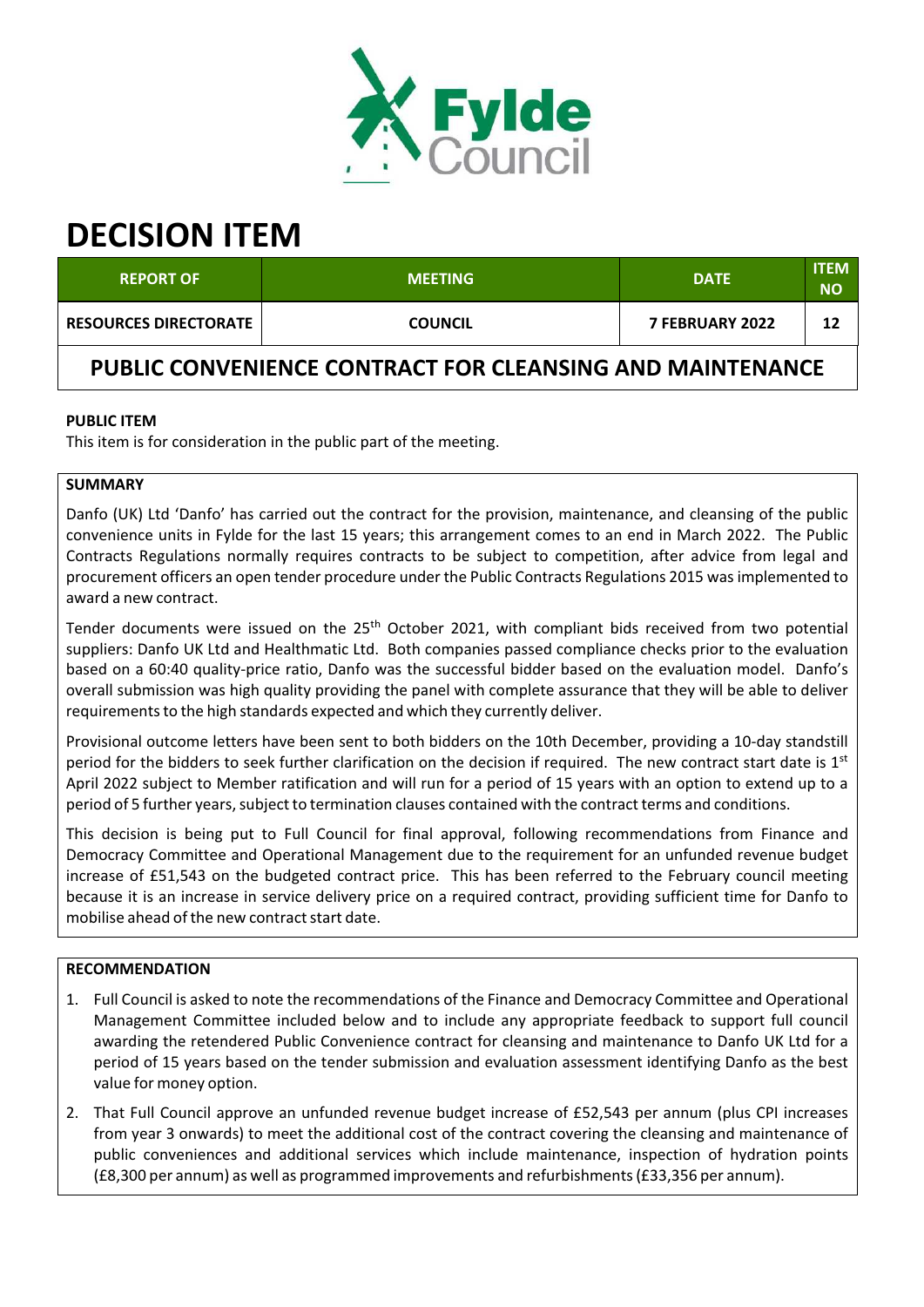## **SUMMARY OF PREVIOUS DECISIONS**

An information update item was presented at the 9<sup>th</sup> November Operational Management Committee to inform Members of the latest position with regards to the retendering of the public convenience contract, including the cleansing and maintenance of the existing facilities acrossthe borough.

At a meeting of the Operational Management Committee on the 12<sup>th</sup> January 2022, it was RESOLVED:

- 1. To recommend that full council award the retendered the retendered Public Convenience contract for cleansing and maintenance to Danfo UK Ltd for a period of 15 years based on the tender submission and evaluation assessment identifying Danfo asthe best value for money option.
- 2. That Full Council approve an unfunded revenue budget increase of £52,543 per annum (plus CPI increases from year 3 onwards) to meet the additional costs of the contract covering the cleansing and maintenance of public conveniences and additional services which include maintenance, inspection of hydration points (£8,300 per annum) as well as programmed improvements and refurbishments(£33,356 per annum).
- 3. That on an annual basis, a report is presented to the Operational Management Committee at the first meeting after the end of each financial year to provide details of the improvements and refurbishments delivered across the service in the previous financial year under the agreed contract.
- 4. That due to the size of the contract and the impact on the revenue budget, the decision is referred to the next meeting of the Finance and Democracy Committee, prior to full council.

At a meeting of the Finance and Democracy Committee on 24<sup>th</sup> January 2022, it was RESOLVED:

- 1. 1. The Finance and Democracy Committee is asked to note the recommendations of the Operational Management Committee included below and to include any appropriate feedback to support full council awarding the retendered Public Convenience contract for cleansing and maintenance to Danfo UK Ltd for a period of 15 years based on the tender submission and evaluation assessment identifying Danfo as the best value for money option.
- 2. That Full Council approve an unfunded revenue budget increase of £52,543 per annum (plus CPI increases from year 3 onwards) to meet the additional cost of the contract covering the cleansing and maintenance of public conveniences and additional services which include maintenance, inspection of hydration points (£8,300 per annum) as well as programmed improvements and refurbishments(£33,356 per annum).

| <b>CORPORATE PRIORITIES</b>                                |  |  |
|------------------------------------------------------------|--|--|
| Economy – To create a vibrant and healthy economy          |  |  |
| Environment - To deliver services customers expect         |  |  |
| Efficiency $-$ By spending money in the most efficient way |  |  |
| Tourism – To create a great place to live and visit        |  |  |

#### **REPORT**

- 1. Local authorities do not have a statutory obligation to provide public conveniences however, adequate, high quality provision of the service is deemed necessary in Fylde because as a popular tourist destination with many outdoor recreational attractions. For the past 15‐years, Danfo (UK) Ltd 'Danfo' has carried out the contract for the provision, maintenance, and cleansing of the public convenience units in Fylde; this arrangement comes to an end in March 2022. To put in place arrangements beyond the contract end date an open tender procedure was required and carried out under the Public Contracts Regulations 2015.
- 2. Two compliant bids were received from Danfo UK Ltd and Healthmatic Ltd ( http://www.healthmatic.com www.healthmatic.com) both national leading companies for toilet provision, maintenance and cleansing with Danfo UK Ltd having existing contracts in Lancashire and the North West. There are other toilet cleansing companies, but they do not offer repairs or maintenance on facilities which was a requirement in the tender documents issued on 25<sup>th</sup> October 2021.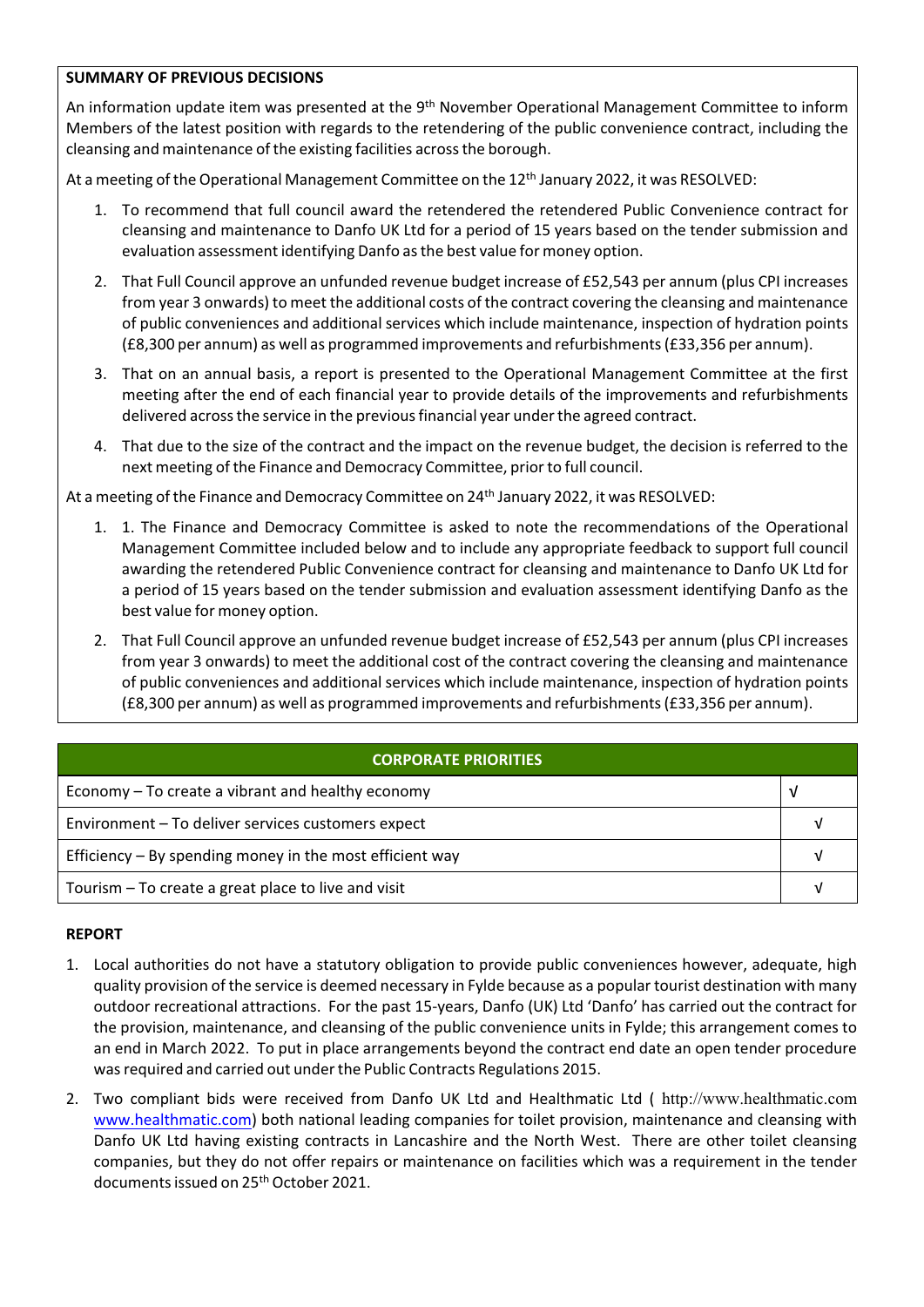- 3. The bids were required to pass the initial compliance checks through the completion of a standard selection questionnaire confirming supplier information, any exclusion grounds, financial standing and technical and professional ability; the bids then progressed through to the award stage based on a 60:40 quality‐price ratio evaluation assessment, thisis a pre‐agreed standard model used at Fylde intended to identify the best value bid as opposed to the cheapest service that bidders are made aware of prior to submitting a tender.
- 4. The pricing schedule was broken down into the categories listed below which contributed up to 40% of the overall contract evaluation score, the bidder was required to identify the proportion of the tender price applicable to each category:
	- Cleaning of the public conveniences to the standards set out in the specification
	- Maintenance of the public conveniences asset out in the specification
	- Cash collection services
	- Cleaning and maintenance of hydration points, and
	- Improvements and refurbishment
- 5. Healthmatic submitted the lower overall tender price at £189,500 per annum and was awarded full marks (40), Danfo received a score of 33.28 submitting a price of £221,043 per annum. Danfo provided detailed rationale for the increase on the current contract price, citing cost increases in almost all areas of service provision, in particular labour, fleet, energy, and supply chain costs. As the current provider of the service Danfo applied evidence and rationale on increased use of public conveniences in Fylde resulting in the need for additional cleansing and maintenance that included in the tender. It is expected that demand will remain high based on the popularity of the Fylde coast with tourists and regular visitors from the immediate Lancashire and North West hinterland.
- 6. A high‐quality service is an essential part of the tourism and Fylde council offer as such the quality element of the tender evaluation accounts for 60% of the overall score. High levels of customer satisfaction experienced in Fylde cannot be achieved and retained without quality public sector services that offer value for money and are consistent with customer expectation and the council's reputation. The bidders were required to provide a comprehensive response to four detailed questions referred as 'method statements' that provide the opportunity to outline how the service will be delivered, the quality / value for money actions and the unique aspects of their offer. Each bidder wasrequired to provide detail on how they will deliver against the following:
	- Methodology (30%)
	- Investment and Improvements (10%)
	- Environment (15%)
	- Social Value (5%)
- 7. The Danfo submission was significantly more detailed and comprehensive, supported by factual data from having operated the contract and evidence of local knowledge about the estate, the Borough and the council, which provided the panel with complete assurance they will deliver requirements to the high standards expected. The bidder had clearly benefitted from the experience, knowledge and relationship acquired from delivering the service for the last 15 years. The panel noted in particular:
	- Comprehensive and more specific detail of the methodology on the delivery of the key requirementsin all areas of the service showing a clear understanding of the estate, the seasonal demands, the local area, and the council
	- Improvements to the door locking mechanism to increase coin income / prevent doors being left unlocked for multiple use from a single payment – this would have a positive impact on the coin income that isretained by the council
	- Installation of 'pay to enter' cubicles at the Victorian Monument toilets, further increasing coin income (an invest to save proposal)
	- A proposal for a cashless entry system (contactless) that would further increase the income that the councilretains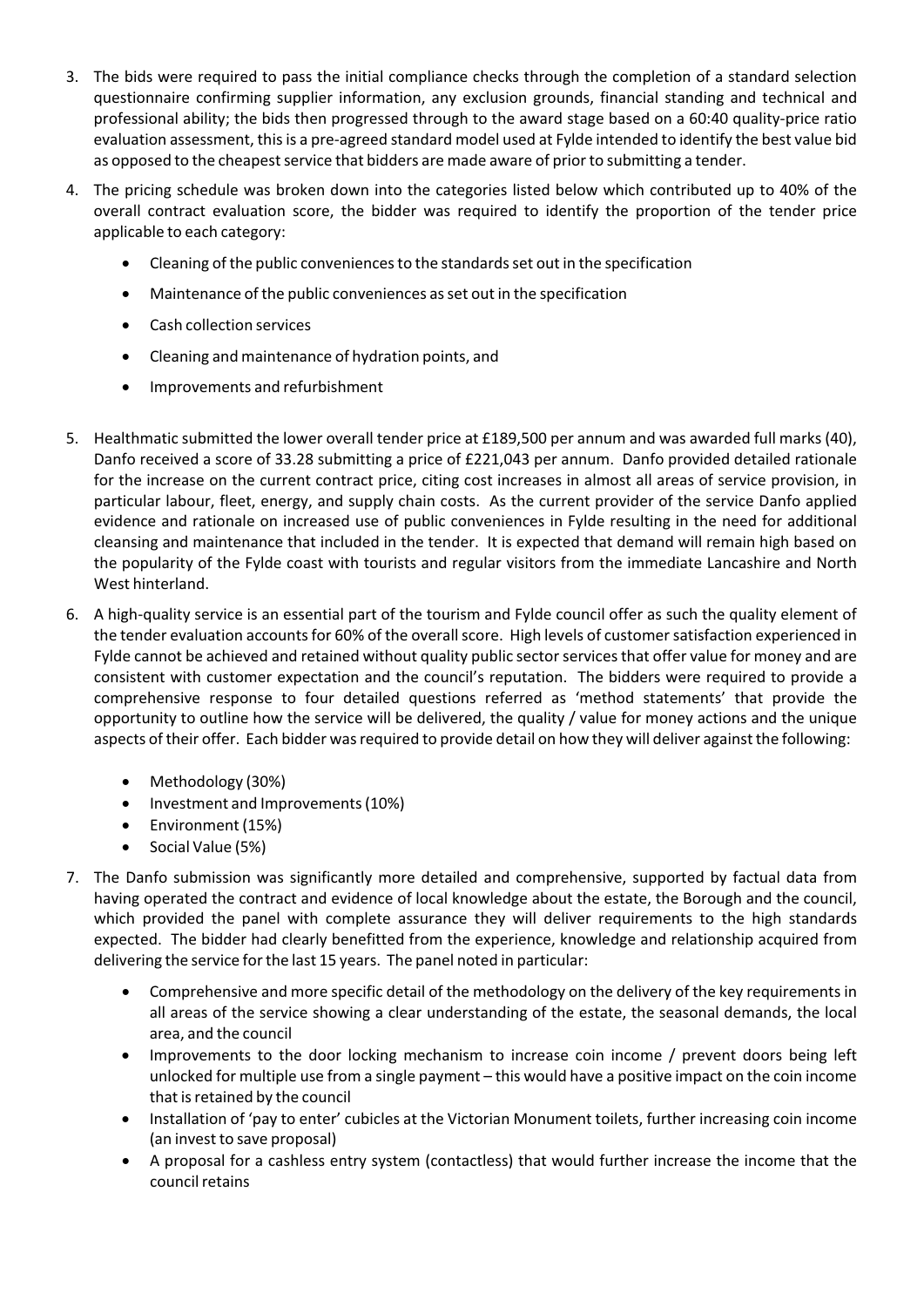- Commitment to clean any changing placesfacility without additional charge throughout the duration of the contract
- Refurbishment programme commencing from year 1 with an ambitious programme over the period of the contract aimed at ensuring the quality of the facilities and the cleansing remains at a high standard
- LED lightbulbs, rainwater harvesting and electric vehicle charge points to be included as part of the refurbishment and improvement costs to meet environmental management requirements
- Donation to the Fylde Sand Dunes project as part of the social value and contribution to a known local environmental scheme that protects some of the estate
- Local job employment guarantee something Danfo already deliver operating the Blackpool and Wyre contracts with a much stronger presence in Lancashire and the North West
- 8. Healthmatic's submission scored fair in their methodology response and weak in the other three areas, the content of the submission was limited and failed to clearly identify tangible deliverables and did not include many of the issues essential to maintaining high quality facilities across the estate. The evaluation panel had reservations that the bidder would be able to deliver to a high standard based on the lack of specific detail, supporting evidence or examples of previous delivery being provided. There waslittle commitment beyond the cleansing and maintenance of toilets for example, technological innovation, contribution to local projects etc. they chose not to include. It was also evident that some of the service and facility improvements that had been included in the Danfo submission as part of the contract fee would be chargeable additions which wasreflected in the much lower allocation of the tender bid on improvements and standards.
- 9. The procurement method that has been used for this contract isthe open procedure. Open procedure was used to allow the whole market to bid forthe opportunity and because it is an efficient one stage process. The tender has been subject to the Public Contract Regulations, as the value of the contract exceeds the 'supply and services contracts threshold of £213,477. This places further rules on the Council that must be followed including minimum timescales, limited procedures, publication of additional notices and a mandatory standstill period. The Council must inform bidders at the start of the process what the evaluation criteria is and cannot deviate from this when bids are received. The Council are not permitted to give bidders the opportunity to amend the bid to match a competitor offer, this would constitute a second bid, putting the Council at risk of a successful challenge by discriminating against the highest scoring bidder.
- 10. Negotiation with bidders on fundamental aspects of contracts, variations in which are likely to distort competition, and on prices, are not permitted for open procedures subject to the regulations. Discussions with bidders may be held but only for the purpose of clarifying or supplementing the content of their tenders or the requirements of the contracting authorities and provided this does not involve discrimination.
- 11. It is recognised that Danfo had an advantage because they have delivered the service for the last 15 years, developing a good understanding of the quality requirements at Fylde and a strong rapport with officers resulting in a flexible approach to ad hoc requirements and knowledge of the local facilitiesso they are aware of the future requirements when it comes to refurbishment and improvements. Healthmatic have unfortunately not had the same opportunity that delivering the service offers, the company currently have no contracts, offices or employees in the North West. Whilst these are not a factor in the evaluation score but would explain the difference in the content and knowledge between the methodology statements.
- 12. Danfo's bid also included additional enhancements the authority may choose to consider, such as the single access points; while these improvements would be subject to additional charges, the inclusion within the bid demonstrated innovation exceeding minimum requirements and provided confidence in the suitability of the approach.
- 13. The price and quality scores are combined to determine the value for money provider. The panel have recommended that Danfo Ltd would offerthe best value service based on price and quality:

#### **Table 1: Tender Scores**

| <b>Evaluation Summary</b> | <b>Danfo</b> | <b>Healthmatic</b> |
|---------------------------|--------------|--------------------|
|---------------------------|--------------|--------------------|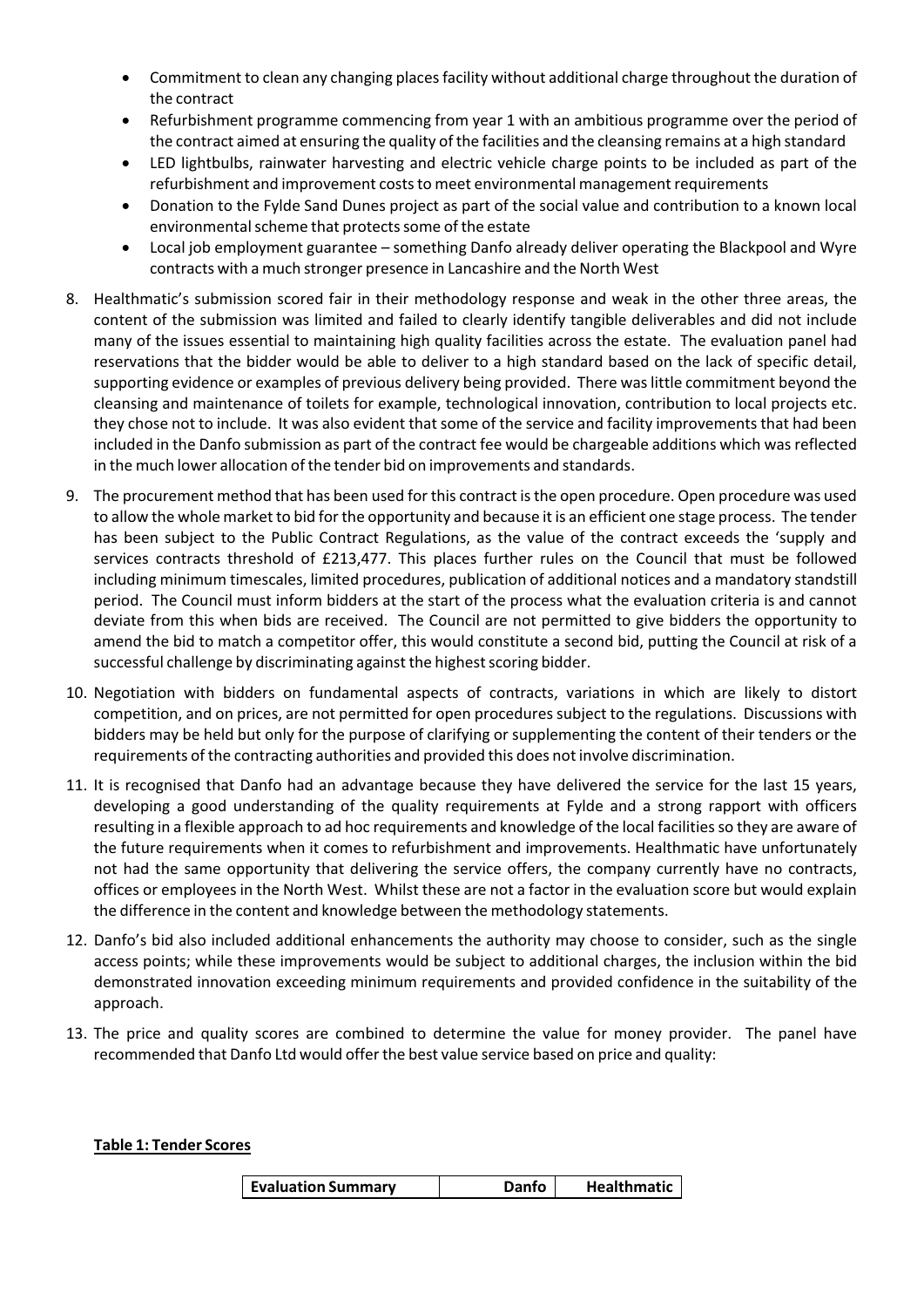| <b>Price</b>       | 33.28 | 40.00 |
|--------------------|-------|-------|
| Quality            | 48.00 | 24.00 |
| <b>Total Score</b> | 81.28 | 64.00 |

- 14. Provisional outcome letters have been sent to both bidders on the 10th December, providing a 10‐day standstill period for questions or to seek further clarification on the decision. The new contract start date is 1<sup>st</sup> April 2022 and will run for a period of 15 years with an option to extend up to a period of 5 further years, subject to termination clauses contained with the Contract terms and conditions.
- 15. The recommendation to award the contract to Danfo Ltd will be put before the February Council meeting for approval because there is an increase in the service delivery price that is unfunded in the 22/23 budget proposals. Making the decision at the February council will allow sufficient time for Danfo to mobilise ahead of the new contract start date.

## **FINANCIAL IMPLICATIONS**

16. The Table below sets out the Council's existing base revenue budget provision for the maintenance and cleansing of public conveniences and compares this with the budget required under the new contract:

## **Table 2: Revenue Budget ‐ Costs**

|                                                                           | 2022/23  |
|---------------------------------------------------------------------------|----------|
|                                                                           | Onwards  |
| Existing base revenue budget p.a. for maintenance and cleansing of public | 168,500  |
| conveniences                                                              |          |
| *New contract price p.a. from DANFO                                       | *221,043 |
| Additional unfunded base revenue budget required per annum                | 52,543   |

\* The contract price figure above is fixed for the first two years of the contract and will then increase by CPI annually from 1<sup>st</sup> April 2024. Included in the contract price are the following additional elements:

- £8,300 per annum in respect of Hydration Points, the contractor will "clean and complete scheduled water quality testing, such as Legionella, TVC, E-coli, Coliforms and any other drinking water quality tests that may be required to ensure the water from the hydration points is maintained at an approved and safe standard for drinking". Whilst this element of the contract price will only be incurred when the hydration points are installed, it is recommended that budget provision is included so it is in place when required. The hydration points are being installed as part of the approved capital programme with most proposed points either attached to existing toilet blocks orlocated close by, and
- £33,356 per annum for programmed improvements and refurbishments; Danfo clearly demonstrated a comprehensive understanding of the Fylde estate with detail on implementing improvements and technologies that will have a positive impact on the coin income that is retained by the council and maintaining the quality of the assets overthe period of the contract
- The current contract price to service, cleanse and maintain the toilets is £168,500, the additional requirements that will enhance and future proof the service total £41,656, resulting in an increase of £10,887 (6%) on the cleansing and maintenance element of the contract tender.

#### **COIN INCOME**

17. Coin income is retained by the council, the Danfo tender bid included several improvements that will increase coin income through a reduction in access without payment which at busy periods can be significant. The commitment includes a 12-month replacement programme of all current turn locks with a new push button locking system that has been proven to achieve a 25% increase in coin income reducing free access to facilities. Other suggested improvements include the installation of a single‐entry access point at some location (i.e. Monument Promenade facility) which preventsloss of income during "peak" periods when doors have been left open for use without payment. There would be upfront costs of approximately £25,000 to achieve the required modifications to allow turnstile entry however the payback period would be relatively short given the guaranteed increase in coin income i.e. a similar installation at a facility in Blackpool doubled the coin income in